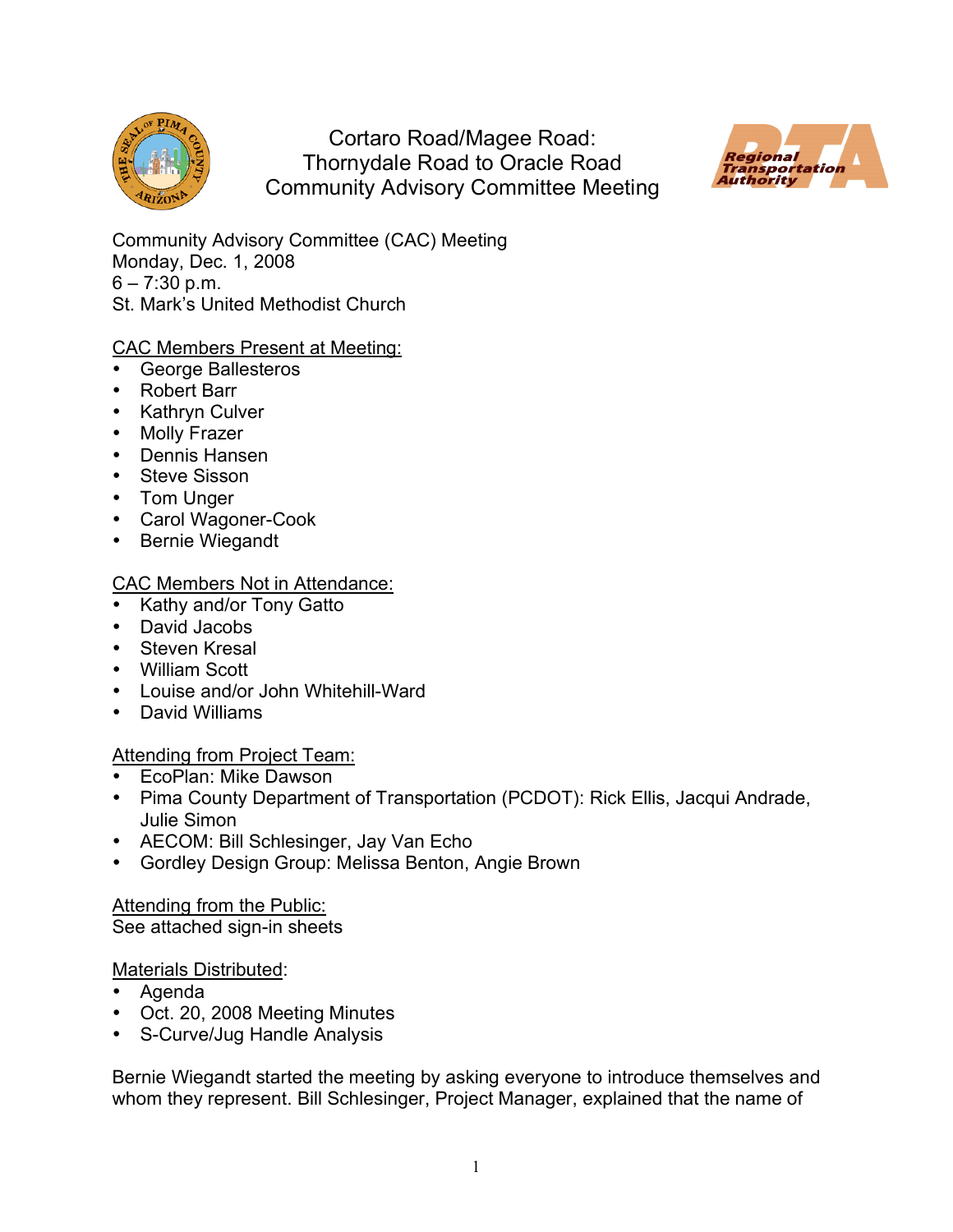DMJM Harris has been changed to AECOM. Bill asked each of the CAC members to state his or her goals and expectations for the project. Goals and expectations included:

• Completion of corridor to relieve traffic.

- Safe project done in timely, orderly fashion.
- Safety.
- Traffic impact to neighborhood. Expecting a traffic signal at Club Drive and Midnight Way.
- Ensure that government entities do not overlook neighborhood-friendly aspects of roadway.
- Neighborhood Association members want information and possibility of input in decisions.
- Obtain roadway in a respectful way to residents impacted.
- Continuous roadway of same nature from I-10 to Oracle Road (two lanes both ways).

Bill stated the project team's goals are the same as those of the CAC members: safety, preventing/mitigating traffic impacts, schedule and information. Their intent is for everyone to be satisfied with the process. Bill introduced the project team, as well as Nina Borgia-Aberle, artist for the project. Nina stated she was happy to be in attendance and she will be at the open house meeting with more information about the project artwork. Bill said this meeting was for the CAC; if there was time at the end of the meeting, he would take questions from the public. Bill also stated he would stay after the meeting to answer questions, if necessary.

Rick Ellis explained that a project exists west of Thornydale Road, which will be done in conjunction with this study. It is currently on hold, but will move forward when funds become available.

### *Q: Is that a County project?*

A: No, it is a Town of Marana project in the County's jurisdiction.

Bill continued to briefly review the process of the corridor study from Thornydale Road to Oracle Road. The draft Design Concept Report (DCR) and draft environmental documents will be submitted to the State to be eligible for federal funds. In conjunction with the comments from the state and public, finalized documents – including the CAC members' recommendation – will be submitted to the Pima County Board of Supervisors (BOS). A public meeting will take place on Dec.10, 2008, at Mesa Verde Elementary School. He explained that the information being presented at the current CAC meeting would also be presented at the public meeting, plus a summary of the process. Bill addressed the intersection of La Cholla Boulevard and Magee Road. The Regional Transportation Authority (RTA) vote calls for this intersection to be combined. The team began with 15 alternatives for this project, which were narrowed down to four: S-Curve, Jug Handle, Roundabout and Flyover. Those four alternatives were presented to the CAC and the public in August, and narrowed down to two: S-Curve and Jug Handle. Bill said he would explain those two alternatives along with the process the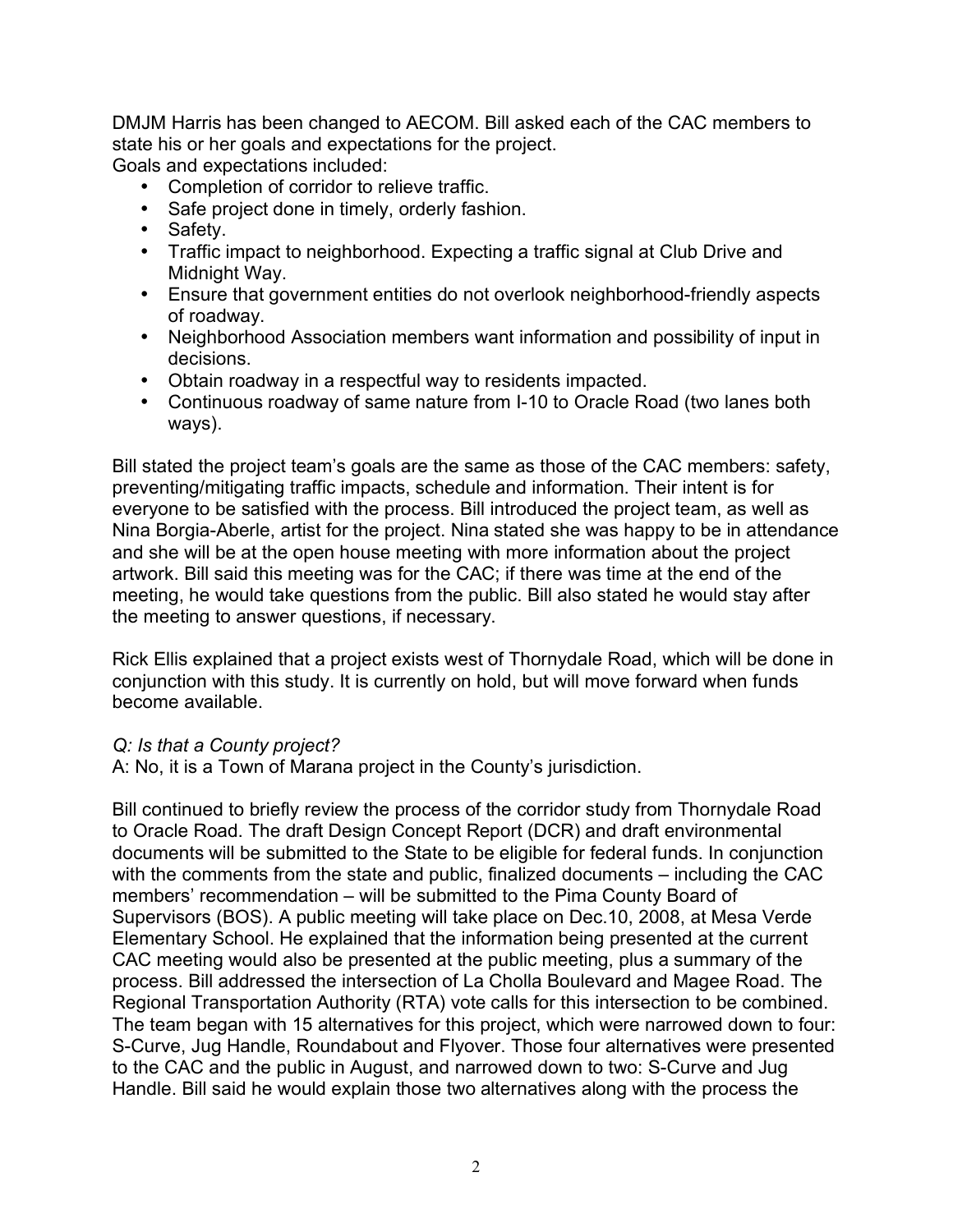team went through to recommend one alternative. He explained that "recommended" is not the same as "selected". Pima County technical staff has seen the recommendation, but it still needs to be approved by the State. Bill asked for questions on the details of the remaining alternatives.

A number of detailed questions about intersection traffic operations and functionality were posed by the CAC members. In general those questions revolved around turning movements, signal progressions, and bike and pedestrian movements. Bill and staff, with the use of the intersection display boards, described the various scenarios that motorists and bike/pedestrians would encounter. Most were satisfied with the descriptions, but suggested the intersection animation used at a previous meeting would be helpful. Bill noted the animation would be proved at the upcoming Dec.10, 2008 open house and if CAC members sought further detailed review of how the alternatives functioned, the team would be glad to follow-up with members.

### *Q. Who are the people that got together and made this?*

A. Pima County's Environmental Department, Traffic and Operations, Field Department and Development Services – all the major departments of Pima County – along with the AECOM design team.

Bill said the outcome of the discussion at the team evaluation meeting was the Jug Handle scored better in noise, adjoining land use/access and cost. The S-Curve scored better in vegetation and mitigation. Thus, the Jug Handle was the recommended alternative.

### *Q. What does the term "mitigation" mean? Is there room for a park?*

A. We are aware of interest in the remnant parcels. Because we are impacting vegetation, we will be replanting. We are concerned at this stage about calling this a park or open space. We are not necessarily proposing either. It is really an issue of semantics. If we call it a park, the park district will have to take over. It will be a mitigation area with additional plants, left "as is" as much as possible. As a mitigation area for Section 404 impacts, the mitigation would have to be maintained.

### *Q. What is the basin called?*

A. It is called a flood plain, bought for flood control purposes.

### *Q. Could it be expanded to have more flood control?*

A. At this point, the amount of flow will not change much. The desire is to leave it as natural as possible. If the flood plain is extended, there are possible effects, such as mosquitoes.

### *Q. Do we need to make any statement regarding the alternative?*

A. I will leave this up to the CAC. You don't have to make any action or take a vote, but you can. Meeting minutes are for documentation of feedback. Short of hearing any strong opposition to our recommended alternative, we will continue to move forward. You can endorse it or request further discussion.